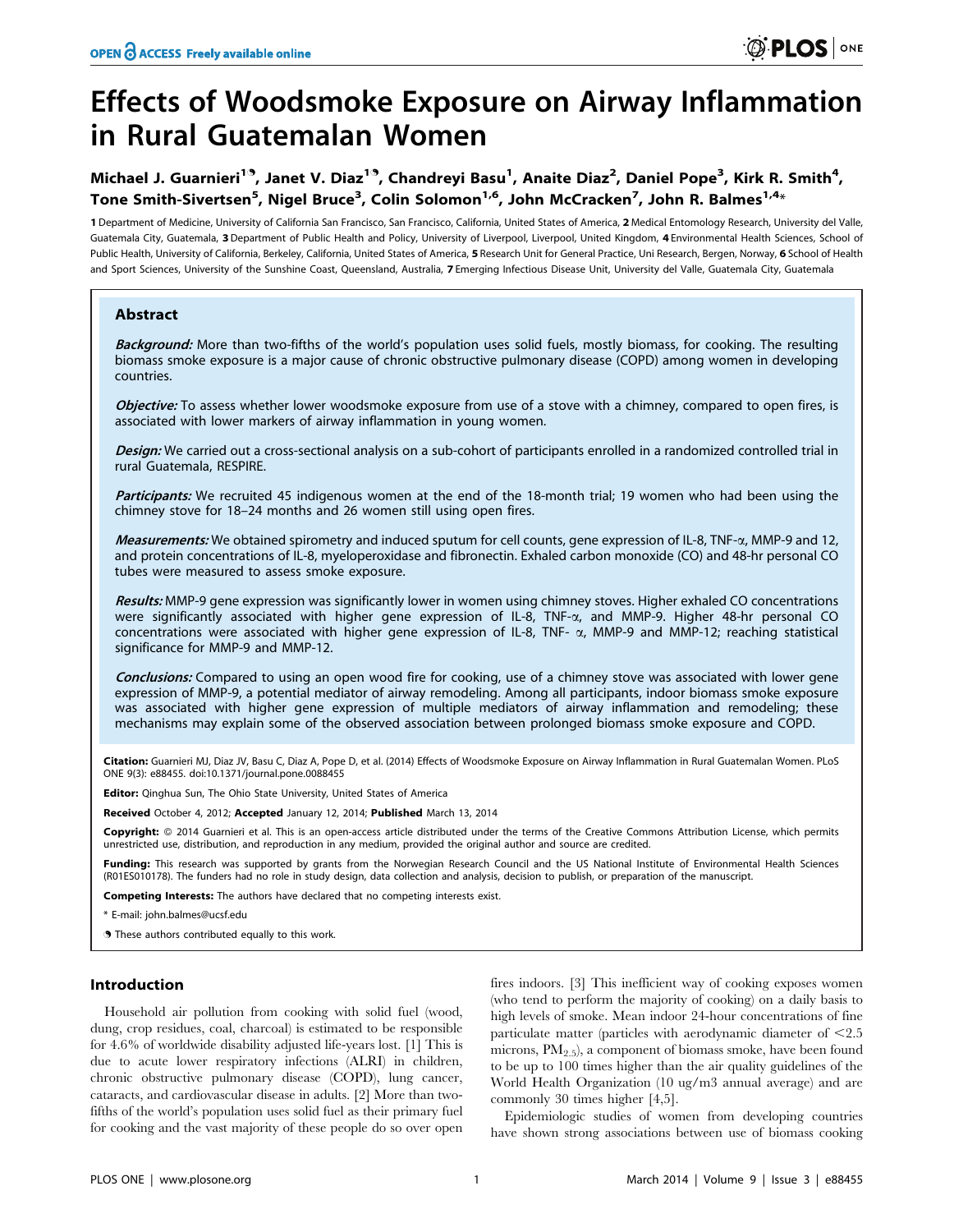fuel and chronic bronchitis and/or COPD. [6–15] Separate metaanalyses by Hu, et al. and Kurmi, et al identified an increased risk of COPD among those exposed to biomass smoke with odds ratios of 2.44 (95% CI, 1.9–3.33) and 2.80 (95% CI, 1.85–4.0), respectively. [16,17] A prospective study showed that participants with COPD due to biomass smoke have similar mortality rates as participants with COPD due to tobacco smoke [18].

Multiple studies have identified an increase in inflammatory mediators in sputum that may suggest a mechanism for this increased risk. One study of COPD due to biomass smoke exposure sampled respiratory tract lining fluid by bronchoalveolar lavage (BAL), finding increased matrix metalloproteinase (MMP)- 12 gene expression and activity and increased MMP-9 activity. [19] More recently, observational studies of individuals in West Bengal, India exposed to a combination of solid fuel types (wood, dung, and crop residues) found an increase in inflammatory cells and other markers of inflammation in expectorated sputum, including total cell counts, leukocyte counts, and sputum levels of interleukin (IL)-6, IL-8, tumor necrosis factor (TNF)-a, and reactive oxygen species after adjustment for confounders, though this study was limited by significant differences between the biomass smoke-exposed and comparison (liquid petroleum gas stove) groups at baseline. [20–22] Our study has several advantages over previous literature on this topic, as subjects were recruited following a randomized stove intervention trial and more intensive exposure monitoring was collected on participants including exhaled breath CO and 48-hour personal CO concentrations.

We carried out our study in rural highland Guatemala, the site of a randomized controlled trial (Randomised Exposure Study of Pollution Indoors and Respiratory Effects - RESPIRE) in which households using open fires indoors for cooking were randomly assigned to receive a well-operating chimney stove (locally called the Plancha), either at the start or end of the study, after an 18 month study period. [23] The main outcomes of RESPIRE were incidence of acute lower respiratory infections in infants and respiratory symptoms and lung function in their mothers. Measurements showed that the chimney stoves, which were indigenously developed in Guatemala and have been deployed widely since the late 1980s, were popular, sturdy, and reduced kitchen air pollution and personal exposures to women and children [24,25].

We used induced sputum to obtain samples of respiratory tract lining fluid from a subgroup of young women enrolled in RESPIRE at the end of the 18-month trial, to determine if reduced smoke exposure from use of the chimney stove is associated with decreases in markers of airway inflammation and injury that characterize COPD. [26–30] We chose to examine biomarkers suggestive of macrophage and epithelial cell activation (IL-8, TNF-a, MMP-9 and 12), neutrophilic inflammation (differential cell counts, myeloperoxidase and MMP-9), and injury (fibronectin), each of which have been linked to COPD pathogenesis in previous studies.

## Methods

## Ethics Review

The study protocol was approved by the institutional review boards at the University of California, San Francisco; the Universidad del Valle, Guatemala; the University of Bergen, Norway; and the University of Liverpool, United Kingdom. Because of the low literacy rate in this population, oral informed consent was obtained in each participant's native language and documented by field workers using a standardized form. This

method of consent was approved by each institutional review board.

## Study Design and Participants

RESPIRE was a randomized controlled stove intervention trial undertaken between October 2002 and December 2004 in which households with children up to 18 mo of age were randomized either to receive a stove with a chimney or to continue cooking over an open fire until the end of the trial. Details of the RESPIRE protocol have been published elsewhere. [31,32] Participants of this cross-sectional study were all mothers of children participating in RESPIRE, recruited in December 2004 near the end of the 18 month study period. A convenience sample of 50 women was invited to participate in this cross-sectional study and 45 accepted, with 26 from open-fire and 19 from chimney-stove homes. All tests were done at the Ministry of Health clinic in San Lorenzo over a 2-week period, where participants underwent spirometry and sputum induction to assess for airway markers of inflammation and injury.

Women were assessed by self-report for the following exclusion criteria: a) acute respiratory infection within the past 4 weeks; b) use of steroids; c) history of current or former smoking; or d) lack of participation in cooking. One (2%) woman was excluded because of acute respiratory infection.

#### Spirometry

Using a portable spirometer (EasyOne, ndd), we measured forced expiratory volume in 1 second  $(FEV_1)$  and forced vital capacity (FVC) before and 15 minutes after administration of a bronchodilator. [33] Only measurements that were acceptable and reproducible by 1994 American Thoracic Society criteria were analyzed. [34,35] Reversibility was defined as  $\geq 12\%$  and  $\geq$  $200$  ml increase in  $FEV<sub>1</sub>$  or FVC, and COPD as post-bronchodilator  $FEV<sub>1</sub>/FVC$  ratio <0.70 [36]. Reference values were calculated from the NHANES III-derived equation for Mexican-Americans. [34] Concavity of expiratory flow-volume curves was assessed by a pulmonologist blinded to the RESPIRE stove intervention status.

## Sputum Induction and Processing

One of the investigators induced and processed the sputum and performed total cell counts at the Ministry of Health clinic with the assistance of a RESPIRE field worker. The cell slides and frozen sputum samples (supernatant and cells) were transported to the Lung Biology Center at the University of California, San Francisco.

## Cell Counts, Gene Expression and Protein Concentrations

Differential cell counts (400 non-squamous cells) were performed in duplicate by two independent counters who were blinded to the RESPIRE stove intervention status. All gene expression and protein assays were conducted at the Lung Biology Center by one of the investigators. Concentrations of myeloperoxidase (MPO), IL-8 and fibronectin in sputum supernatants were measured using commercially available ELISAs (MPO: Calbiochem, Germany; IL-8: R&D Systems, Minneapolis, USA; fibronectin: Biomedical Technologies, Massachusetts, USA). Relative quantification of IL-8, TNF-a, MMP-9 and MMP-12 gene expression was performed by comparison to an endogenous control, glyceraldehyde 3-phosphate dehydrogenase (GAPDH), using the two-step Real-Time Quantitative Reverse Transcription-Polymerase Chain Reaction (Applied Biosystems, TaqMan)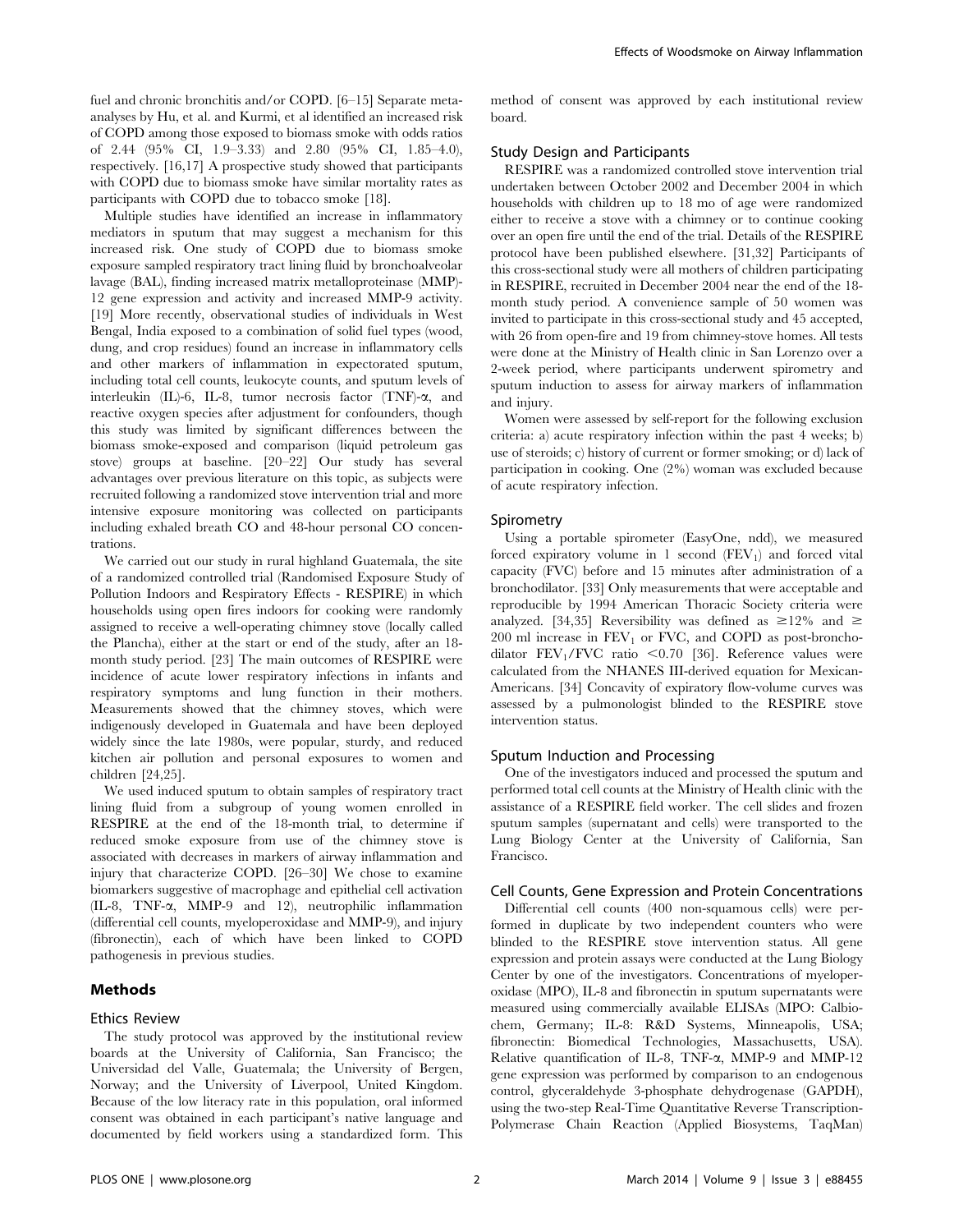according to standard protocols available at [http://docs.](http://docs.appliedbiosystems.com/pebiodocs/04371095.pdf) [appliedbiosystems.com/pebiodocs/04371095.pdf\)](http://docs.appliedbiosystems.com/pebiodocs/04371095.pdf).

## Personal 48-hr Carbon Monoxide (CO)

Personal 48-hr CO concentrations [reported in parts per million (ppm)] were measured using Dräger Safety (Luebeck, Germany) passive diffusion tubes, which were carried by participants in small loosely woven bags previously shown not to impede diffusion of CO. [24] The passive diffusion tubes function by changing colors as CO passes through the tubes, with the length of the color stain being proportional to total CO exposure in ppm over the 48-hour period. Exhaled breath CO and personal 48-hr CO monitoring were used in this study as surrogates for biomass smoke exposure; Personal CO been shown to be a reliable surrogate for  $PM_{2.5}$ exposure due to biomass combustion. [37] Quality control and calibration of personal CO measurements were maintained according to previously described protocols. [4] These were collected at least two times after stove installation (generally 0, 3, 6, and 12 months). As the number of personal CO measurements and timing relative to sputum induction was variable, the last 48 hr personal CO measurements obtained prior to sputum induction were used for regression analyses.

#### Exhaled Carbon Monoxide Measurement

During the 18-month duration of the RESPIRE study, exhaled CO concentration (in ppm) was measured for each participant using the Micro CO Meter (Micro Medical) at three separate times (6, 12 and 18 months). Exhaled CO measurements were not obtained during the induced sputum visits. The maneuver required the participant to hold her breath for 15 seconds and exhale completely with her lips sealed around a disposable mouthpiece. At each testing session, the participant performed the maneuver three times and the two highest readings were used in analysis. The mean value of the six highest readings obtained during the three testing sessions was used as the predictor variable in exposure-responses analyses. Two women were unable to complete any exhaled CO measurements. Four women completed two of three exhaled CO measurements; their mean CO was calculated as the mean of the two highest reading taken at each measurement. Exhaled CO monitors were calibrated against a standard CO span gas every 2–4 weeks during the study period.

#### Statistical Analysis

Statistical analysis was performed using Stata software version 12.1 and SAS software version 9.1.3. A sample size of 17 per group was calculated to detect a difference of 10% in percent neutrophils between the groups, with type 1 error of 0.05 (twosided) and power of 80%. Univariate comparisons between the two groups were performed using unpaired student t-Tests for normally distributed continuous variables or their logarithmic transformations, Wilcoxon rank sum for non-normally distributed continuous variables, and chi-square or Fisher exact tests for categorical variables. Normally distributed data are expressed as mean values with standard deviation (SD) and non-normally distributed data are expressed as median values with interquartile ranges (IQR).

Simple linear regression models were used to describe exposureoutcome associations, with untransformed exhaled CO concentration (ppm) and 48-hr personal CO concentrations as the independent variable and the inflammatory markers or their logarithmic transformations as dependent variables; Simple linear regression was also used to describe the relationship between lung function and percent sputum neutrophils. Distributions were graphically assessed and variables were log-transformed for regression analysis when non-normally distributed (resulting in log transformation of all gene products). Assumptions for linear regression were assessed using standardized residual versus fitted value and normal quantile plots (to assess functional form and constant variance assumptions) and Shapiro Wilk tests were used to formally assess for normality of residual distributions; assumptions were met for all included regression analyses.

#### Results

## Participant Characteristics

The characteristics of women, at the time of induced sputum visits, from open-fire and chimney-stove homes are shown in Tables 1 and 2. There were no significant differences in age, height, weight, village, highest educational attainment (for participant or spouse), primary cooking location, or in the following pre-or post-bronchodilator spirometric indices: percent predicted  $FEV_1$ , percent predicted  $FVC$ , and  $FEV_1/FVC$  ratio. Although the percentages of women with no formal education and with their primary cooking area in the same room as the bedroom were higher in the open fire group, these differences were not significant. Thirty-five (78%) women had acceptable (as determined by American Thoracic Society performance criteria) preand post-bronchodilator spirometric measurements, an additional six (13%) women had acceptable pre- or post-bronchodilator spirometric measurements, and four (9%) women had unacceptable pre- and post- measurements. Most (16 out of 19 women, or 84%) had the chimney stove for at least 18 months, with the remainder having their stove at least 15 months. The participants from the open-fire group did have more cases of both concavity of expiratory flow volume curve  $(50\%$  versus  $30\%$ , p = 0.22) and airflow reversibility (16% versus 0%,  $p = 0.23$ ), although these differences were not statistically significant. Though no participant was known to have respiratory disease at the time of enrollment, one participant was identified as having COPD based on spirometry performed during the study.

## Exposure Characteristics

Exhaled CO measurements were available for 43 women and 48-hr personal CO measurements were available for all participants. Participants from the open-fire homes  $(n = 26)$  had significantly higher mean exhaled CO concentrations than women from chimney-stove homes  $(n = 17)$ , with 7.1 ppm  $(SD 1.6)$  and 5.2 ppm (SD 1.1), respectively, with a mean difference of 1.96 ppm (95% CI 1.1–2.8, p = 0.0003). Women from open fire homes  $(n = 26)$  also had significantly higher 48-hr personal CO concentrations than women from chimney-stove homes  $(n = 19)$ , 3.5 ppm (SD 1.7) and 1.5 ppm (SD 1.2), respectively, with a mean difference of 2.0 ppm  $(95\% \text{ CI } 1.0-2.9, \text{ p} < 0.001)$ . Pearson's correlation coefficient for exhaled CO and 48-hr personal CO was 0.48.

## Induced Sputum Quality and Cell Counts

Of the 45 women eligible for sputum induction, 40 (89%) women produced sputum and 31 (69%) women had cell slides of acceptable quality for use in the analysis: 14 from open-fire and 17 from chimney-stove homes. Total and differential cell counts are shown in Table 3. There were no significant differences between the groups in total leukocytes, differential counts of neutrophils, macrophages, eosinophils and lymphocytes. Percent epithelial cells was significantly higher in participants from the open-fire group in comparison to the chimney-stove group  $(p = 0.05)$ . In post hoc analysis, percent neutrophils in sputum was negatively associated with percent predicted  $\text{FEV}_1$  ( $\beta = -0.26$ , p = 0.01; Figure 1).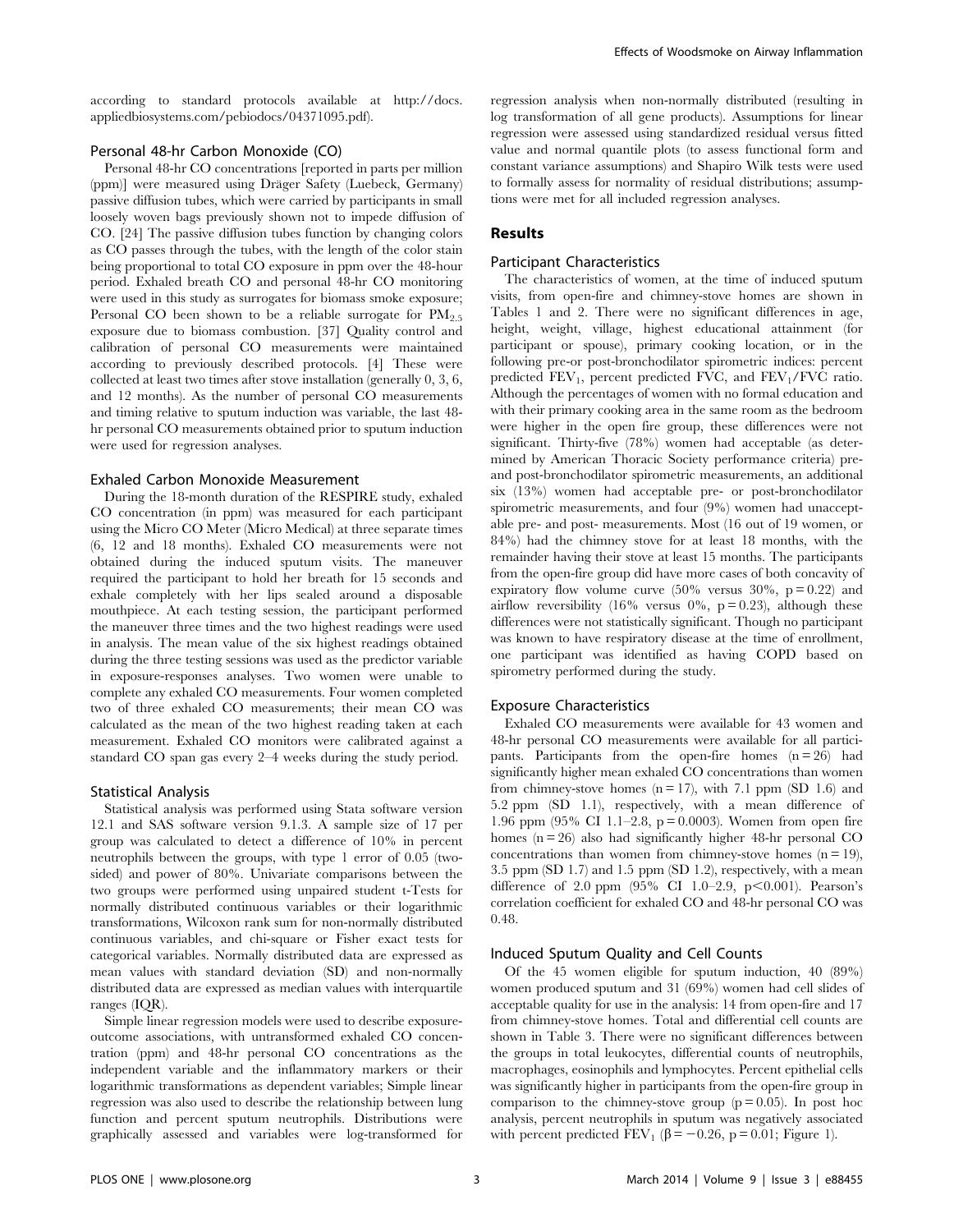| Table 1. Characteristics of study participants. |                          |          |                        |                  |                 |              |         |
|-------------------------------------------------|--------------------------|----------|------------------------|------------------|-----------------|--------------|---------|
|                                                 |                          |          |                        |                  |                 |              |         |
| Characterisitics                                | Chimney stove            |          | Open fire              |                  |                 |              |         |
|                                                 | $n = 19$                 |          | $n = 26$               |                  |                 |              |         |
|                                                 | mean                     | ិ៍       | mean                   | ۵Ś               | Mean difference | 95%CI        | p-value |
| Age (years)                                     | 26.6                     | 7.3      | 26.4                   | $\mathsf{L}\cap$ | 0.2             | $3.9, -3.5$  | 0.89    |
| Height (cms)                                    | 144.6                    | 4.1      | 145.4                  | 4.3              | $-0.8$          | $-3.3, 1.8$  | 0.56    |
| Weight (kgs)                                    | 49.7                     | 6.7      | 50.8                   | $\infty$         | $-1.1$          | $-5.7, 3.4$  | 0.63    |
| Exhaled CO (ppm)                                | 5.2                      | $\Xi$    | $\overline{7.1}$       | 1.6              | $-1.9$          | $-1.1, -2.8$ | < 0.001 |
| Personal CO tube (ppm)                          | $-1.5$                   | 1.2      | 3.5                    | 1.7              | $\overline{a}$  | $-1.0, -2.9$ | < 0.001 |
| Cooking location:                               | °                        | $\delta$ | <u>o</u>               | $\delta$         |                 |              | p-value |
| Main house (separated by a wall)                | $\overline{\phantom{0}}$ | 5.3      | $\overline{ }$         | 3.9              |                 |              | 0.67    |
| Main house (same area as bedroom)               | $\overline{\phantom{m}}$ | 5.3      | 4                      | 15.4             |                 |              |         |
| Separate enclosed cooking structure             | $\frac{15}{2}$           | 79       | $\overline{1}$         | 65.4             |                 |              |         |
| Separate open structure (1+ wall missing)       | $\sim$                   | 10.5     | 4                      | 15.4             |                 |              |         |
| Community:                                      |                          |          |                        |                  |                 |              |         |
| Tiuxoquel                                       | $\circ$                  | 31.6     | G                      | 34.6             |                 |              | 0.65    |
| Tuichilupe                                      | $\equiv$                 | 57.9     | $\overline{c}$         | 46.2             |                 |              |         |
| Vista Hermosa                                   | $\sim$                   | 10.5     | $\sqrt{2}$             | 19.2             |                 |              |         |
| Highest education (participant):                |                          |          |                        |                  |                 |              |         |
| None                                            | $\mathsf{L}\mathsf{D}$   | 26.3     | $\mathord{\text{--}}$  | 42.3             |                 |              | 0.31    |
| Primary school                                  | $\frac{13}{2}$           | 68.4     | 15                     | 57.7             |                 |              |         |
| Secondary school                                | $\overline{\phantom{m}}$ | 5.3      | $\circ$                | $\circ$          |                 |              |         |
| Highest education (spouse):                     |                          |          |                        |                  |                 |              |         |
| None                                            | $\sim$                   | 10.5     | $\mathsf{L}\mathsf{D}$ | 19.2             |                 |              | 0.77    |
| Primary school                                  | $\equiv$                 | 57.9     | 15                     | 53.9             |                 |              |         |
| Secondary school                                | $\sim$                   | 10.5     | 4                      | 15.4             |                 |              |         |
| Occupation:                                     |                          |          |                        |                  |                 |              |         |
| Agricultural work                               | $\tilde{1}$              | 68.4     | $\overline{1}$         | 65.4             |                 |              | 0.83    |
| Non-agricultural work                           | 9                        | 31.6     | G                      | 34.6             |                 |              |         |
|                                                 |                          |          |                        |                  |                 |              |         |

doi:10.1371/journal.pone.0088455.t001 doi:10.1371/journal.pone.0088455.t001

Effects of Woodsmoke on Airway Inflammation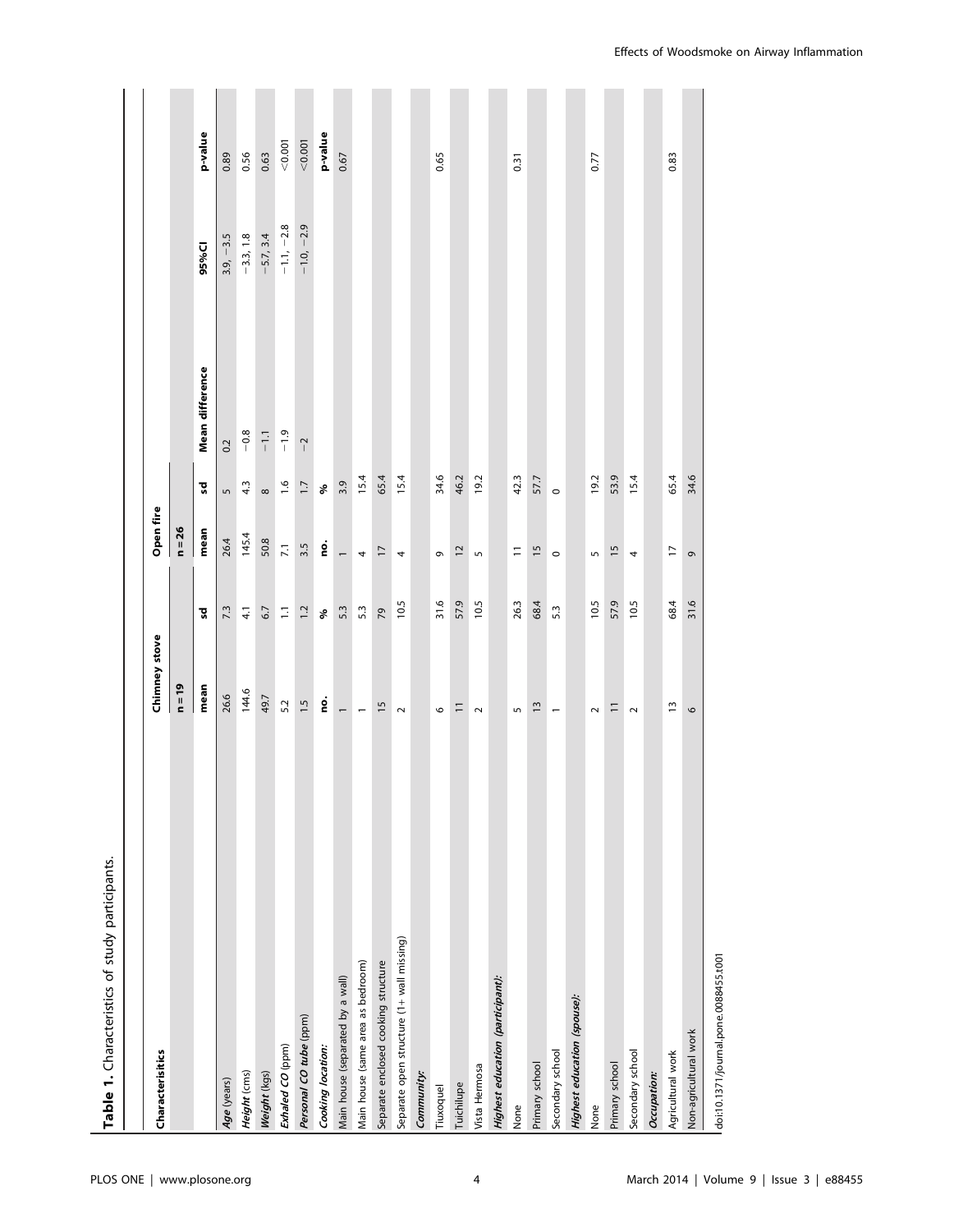Table 2. Lung function of study participants.

| Pre-bronchodilator spirometric indices      | Chimney stove $n = 17$ | Open fire $n = 20$ | p-value | 95%CI for difference |
|---------------------------------------------|------------------------|--------------------|---------|----------------------|
| FEV1, percent predicted (mean, SD)          | 102(13)                | 103(12)            | 0.76    | $-7, 10$             |
| FVC, percent predicted (mean, SD)           | 108(13)                | 111(13)            | 0.4     | $-5, 12$             |
| FEV1/FVC % (mean, SD)                       | 0.82(0.07)             | 0.80(0.05)         | 0.54    | $-0.06, 0.03$        |
| *Concavity, n (%)                           | 5(30)                  | 10(50)             | 0.22    |                      |
| Post-bronchodilator spirometric diagnostics | $n = 16$               | $n = 19$           |         |                      |
| *Reversibility, n (%)                       | 0                      | 3(16)              | 0.23    |                      |
| *COPD, n (%)                                | 1(6)                   | $\mathbf 0$        | 0.46    |                      |
| Pre-bronchodilator spirometric indices      | Chimney stove $n = 17$ | Open fire $n = 20$ | p-value | 95%CI for difference |
| FEV1, percent predicted (mean, SD)          | 102(13)                | 103(12)            | 0.76    | $-7, 10$             |
| FVC, percent predicted (mean, SD)           | 108(13)                | 111(13)            | 0.4     | $-5, 12$             |
| FEV1/FVC % (mean, SD)                       | 0.82(0.07)             | 0.80(0.05)         | 0.54    | $-0.06, 0.03$        |
| *Concavity, n (%)                           | 5(30)                  | 10(50)             | 0.22    |                      |
| Post-bronchodilator spirometric diagnostics | $n = 16$               | $n = 19$           |         |                      |
| *Reversibility, n (%)                       | 0                      | 3(16)              | 0.23    |                      |
| *COPD, n (%)                                | 1(6)                   | $\mathbf{0}$       | 0.46    |                      |

\*Data are categorical variables and the percent represents number of participants with concavity or reversibility divided by total number of participants in each group. doi:10.1371/journal.pone.0088455.t002

## Induced Sputum Protein Concentrations

Of the 40 women who produced sputum, 32 (80%) women produced enough sputum for protein analysis. Of these, 22 (69%) women had samples that were sufficient in quantity to carry out all three of the protein assays. Mean protein concentrations of IL-8 were lower in the chimney-stove group (1801 ng/ml versus 2573 ng/ml,  $p = 0.15$ ) while mean fibronectin (485 ng/ml versus 355 ng/ml,  $p = 0.44$ ) and median MPO (78 ng/ml versus 26 ng/

ml,  $p = 0.40$  concentrations were higher in this group, though none of these differences reached statistical significance (Table 4).

#### Induced Sputum Gene Expression

Good quality mRNA is difficult to extract from induced sputum because samples tend to have few cells and these difficulties may be enhanced when initial processing is carried out at a rural field station. [38] Despite these challenges, we recovered RNA from the



Neutrophils and lung function

Figure 1. Simple linear regression between percent neutrophils (independent variable) and percent predicted FEV<sub>1</sub> (dependent variable). Dots represent individual estimates. Solid line is made to linear best fit model. doi:10.1371/journal.pone.0088455.g001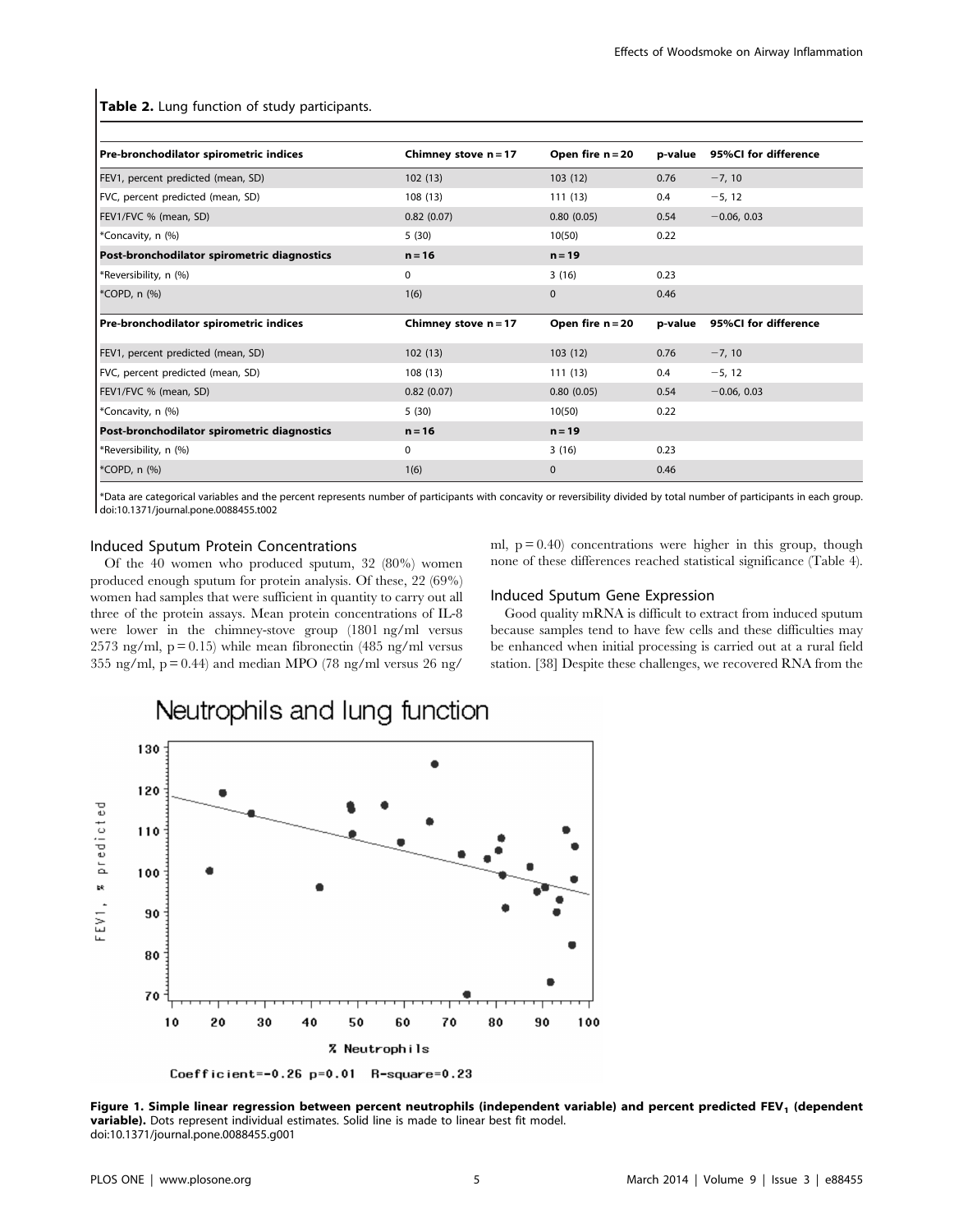Table 3. Induced sputum cell counts of study participants.

| <b>Cell concentrations</b>                               | <b>Chimney stove</b> | Open fire         | p-value |
|----------------------------------------------------------|----------------------|-------------------|---------|
|                                                          | $(n = 14)$           | $(n = 17)$        |         |
| Total leukocytes $\times$ 10 <sup>4</sup> /ml (mean, SD) | 234.4 (171)          | 255.2 (172)       | 0.7     |
| Neutrophils $\times$ 10 <sup>4</sup> /ml (mean, SD)      | 187.8 (167)          | 189.6 (174)       | 0.71    |
| Macrophages $\times$ 10 <sup>4</sup> /ml (mean, SD)      | 54.9 (52)            | 88.7 (94)         | 0.61    |
| <b>Differential cell counts</b>                          |                      |                   |         |
| <sup>†</sup> Neutrophils, % WBC (median, IQR)            | 79.3 (59.4, 87.3)    | 72.5 (48.5, 90.6) | 0.58    |
| Macrophages, % WBC (median, IQR)                         | 20.7 (12.7, 40.1)    | 27.5 (9.2, 51.5)  | 0.63    |
| <sup>‡</sup> Epithelial cells, % all (median, IQR)       | 1.25(0.30, 2.0)      | 2.0(1.3, 3.3)     | 0.05    |

 $\dagger$ The mean of cell type divided by the sum of all white blood cells multiplied by 100.

<sup>‡</sup>The mean of epithelial cells divided by sum of all cells multiplied by 100.

doi:10.1371/journal.pone.0088455.t003

34 samples available for gene expression analysis and 29 samples (85%) were of good quality. Three (9%) assays were rejected because duplicate  $C_t$  measurements differed by more than 0.5. MMP-12 and -9 gene expression was low in the samples - all samples had mean  $C_t$  levels above 28. As the accuracy of gene expression measurements at such low concentrations can be limited, we carried out our analyses both including and excluding samples with very low levels of gene expression (defined as mean  $C_t$  levels  $>37$ ) and found similar results (n = 22 for MMP-9, n = 27 for MMP-12). We used the Comparative  $C_t$  Method to quantify our gene of interest as the number of gene copies per  $10<sup>4</sup>$  copies of GAPDH because validation experiments revealed efficiencies of GAPDH, IL-8, TNF-alpha and MMP-9 to be above 90%. The chimney-stove group had significantly less MMP-9 gene expression than the open-fire group  $(0.002 \text{ vs } 0.01, \text{ p} = 0.01)$ . In addition, gene expression of TNF-alpha was more than 50% lower and gene expression of MMP-12 was 10 fold lower in the chimney stove group, though these differences were not significant (Table 5).

#### Exposure-Outcome Associations

Exhaled CO concentrations (in ppm) were positively associated with MMP-9 ( $\beta$  = 2.17, 95% CI 1.2–3.9), TNF- $\alpha$  ( $\beta$  = 1.3, 95% CI 1.0–1.7) and IL-8 ( $\beta$  = 1.64, 95% CI 1.1–2.4) gene expression in log copies per  $10^4$  copies of GAPDH (Table 6). Personal 48-hr CO concentrations (in ppm) were positively associated with MMP-9  $( \beta = 2.58, 95\% \text{ CI } 1.5-4.4)$  gene expression. Additionally, there were positive, non-significant associations between 48-hr personal CO exposure with MMP-12  $(8 = 0.4, 95\%$ CI 0.96–2.0), IL-8  $(\beta = 1.41, 95\% \text{ CI } 0.98-2.0)$  and TNF- $\alpha$  ( $\beta = 1.22, 95\% \text{ CI } 0.98-$ 1.5) gene expression. There were no significant relationships between concentrations of either exhaled CO or personal 48-hr CO exposure and fibronectin, IL-8, MPO protein concentrations, percent neutrophils, or continuous spirometric variables (% predicted FEV1, % predicted FVC, or FEV1/FVC ratio).

## Discussion

We took advantage of a unique opportunity  $-$  a randomized stove intervention trial – to compare inflammatory markers in sputum between differentially woodsmoke exposed, young, indigenous Guatemalan women. Our cross-sectional analysis shows that women from the chimney-stove homes had significantly fewer epithelial cells and lower MMP-9 gene expression in induced sputum when compared to women from open-fire homes. Exposure-outcome analyses demonstrated significantly higher levels of IL-8, TNF-a, MMP-12 and MMP-9 gene expression associated with higher levels of biomass smoke exposure, using personal CO and exhaled breath CO as surrogates for exposure. Additionally, the direction of the association between all examined gene expression products and these surrogates for biomass smoke exposure was positive, with higher expression of all gene products at higher levels of biomass exposure, with the exception of MMP12 and exhaled CO. As the protein products of these genes are associated with COPD pathogenesis in tobacco smokers, these findings suggest that important commonalities may exist between tobacco and biomass smoke-associated COPD pathogenesis,

Table 4. Induced sputum protein concentrations of study participants.

| l Protein concentration                         | <b>Chimney stove</b>    | Open fire                | p-value |
|-------------------------------------------------|-------------------------|--------------------------|---------|
| IL-8, ng/ml (mean, SD) $(n=32)$                 | 1801 (1406) $(n = 15)$  | $2573$ (1533) $(n = 17)$ | 0.15    |
| Fibronectin, ng/ml (mean, SD) $(n = 22)$        | 485 (409) $(n = 11)$    | 355 (374) $(n = 11)$     | 0.44    |
| Myeloperoxidase, ng/ml (median, IQR) $(n = 29)$ | 78 (16, 625) $(n = 15)$ | 26 (14, 463) $(n = 14)$  | 0.4     |
| l Protein concentration                         | <b>Chimney stove</b>    | Open fire                | p-value |
| IL-8, ng/ml (mean, SD) $(n = 32)$               | 1801 (1406) $(n = 15)$  | $2573$ (1533) (n = 17)   | 0.15    |
| Fibronectin, ng/ml (mean, SD) $(n = 22)$        | 485 (409) $(n = 11)$    | 355 (374) $(n = 11)$     | 0.44    |
|                                                 |                         |                          |         |

doi:10.1371/journal.pone.0088455.t004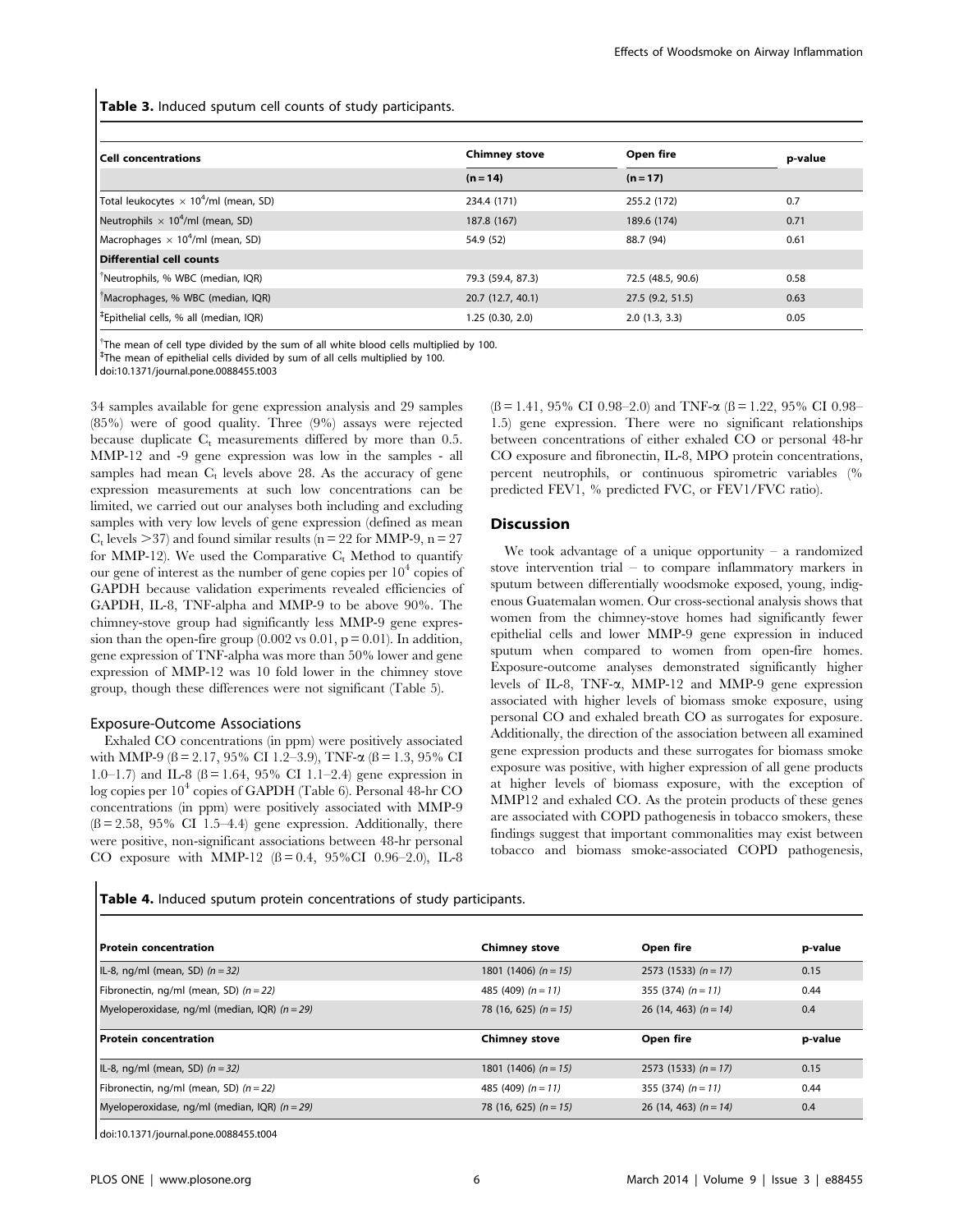Table 5. Induced sputum gene expression of study participants.

| Gene copies per $104$ copies of GAPDH <sup><math>\dagger</math></sup> | <b>Chimney stove</b>    | Open fire             | p-value |
|-----------------------------------------------------------------------|-------------------------|-----------------------|---------|
| $TNF-\alpha$ (median, IQR)                                            | 299 (111, 509)          | 682 (165, 1566)       | 0.12    |
| $(n = 29)$                                                            | $(n = 14)$              | $(n = 15)$            |         |
| IL-8 (median, IQR)                                                    | 519 (20, 2016)          | 575 (268, 1349)       | 0.55    |
| $(n = 29)$                                                            | $(n = 14)$              | $(n = 15)$            |         |
| MMP-12 (median, IQR)                                                  | $0.01$ (0.005, 0.08)    | $0.10$ $(0.02, 0.22)$ | 0.17    |
| $(n = 27)$                                                            | $(n = 14)$              | $(n = 13)$            |         |
| MMP-9 (median, IQR)                                                   | $0.002$ (0.0008, 0.006) | $0.01$ (0.003, 2.96)  | 0.01    |
| $(n = 22)$                                                            | $(n = 12)$              | $(n = 10)$            |         |

{ glyceraldehyde 3-phosphate dehydrogenase. doi:10.1371/journal.pone.0088455.t005

particularly if these findings are replicated and extended in larger longitudinal studies.

Those with COPD due to tobacco smoke have been shown to have increased levels and activity of matrix metalloproteases (MMP-8, -9, and 12) as well as IL-8 and TNF- $\alpha$  in induced sputum and BAL fluid. [39-47] IL-8 and TNF- $\alpha$  are potent cytokines released by activated epithelial cells and macrophages. MMPs are proteases that are involved in tissue growth, injury and repair as well as modulating inflammatory cascades. [48] To our knowledge, only one previous study has examined MMP levels in women with COPD due to biomass smoke and found increased levels of MMP-9 activity and increased MMP–12 gene expression and activity in BAL when compared to healthy controls. [19] Although sputum induction samples both proximal and distal airway lining fluid, our data are consistent with and extend these findings. While most of our participants had normal spirometry, the prevalence of mild airflow obstruction (concave expiratory flow-volume curves) in these young women does suggest the potential for the development of woodsmoke-induced COPD. Given the observed associations between smoke exposure and gene expression identified in this study, reductions in smoke exposure with a cleaner stove and/or fuel type may prevent the chronic pulmonary inflammation and airway remodeling that

culminates in COPD in many such biomass smoke exposed women.

This study has several noteworthy limitations. Given the crosssectional nature, we cannot say with certainty that the observed differences in gene expression are due to the chimney stove, as baseline levels for these biomarkers were not collected and the identified abnormalities could have preceded the intervention. There is some risk of selection bias since we employed convenience sampling; while participants were largely selected based on proximity to the field office, it is possible that participants with a larger reduction in indoor smoke, symptoms, or both may have chosen to participate. This sampling strategy also limits the generalizability of these results as this sample may not adequately represent biomass smoke-exposed women both inside and outside of Guatemala. As exposures were not collected immediately prior to outcome measures and only represent short periods of exposure, there is a risk of non-differential exposure misclassification, which most frequently results in an underestimate of the true effect size. Additionally, while gene expression was elevated for multiple genes implicated in COPD pathogenesis, the protein products or activity of several of these genes were either not measured (for MMP-9, MMP-12, and TNF- $\alpha$ ) or were not convincingly associated with biomass smoke exposure (for IL-8). Concordant results for gene expression and protein product analyses would

Table 6. Exposure-outcome relationships between exhaled concentration of CO and inflammatory markers.

| Gene copies per 10 <sup>4</sup> | Exhaled Breath CO (per 1 ppm) |                      | Personal CO Tube (per 1 ppm) |                     |  |
|---------------------------------|-------------------------------|----------------------|------------------------------|---------------------|--|
| copies of GAPDH <sup>†</sup>    | <b>Coefficient</b>            | 95% CI (p-value)     | Coefficient                  | 95% CI (p-value)    |  |
| $MMP-9 (n = 22)$                | $2.17^{\ddagger}$             | 1.2, 3.9(0.01)       | $2.58^{\ddagger}$            | $1.5, 4.4$ (0.01)   |  |
| TNF- $\alpha$ (n = 29)          | $1.30^{\ddagger}$             | 1.0, 1.7(0.04)       | $1.22^{\ddagger}$            | 0.98, 1.5(0.08)     |  |
| $IL - 8 (n = 29)$               | $1.64^{\ddagger}$             | 1.1, 2.4 (0.02)      | $1.41^{\ddagger}$            | 0.98, 2.0 (0.06)    |  |
| $MMP-12 (n=27)$                 | $0.93^{\ddagger}$             | 0.6, 1.3(0.84)       | $1.49^{\ddagger}$            | 1.0, 2.2 (0.05)     |  |
| Protein concentrations ng/ml    |                               |                      |                              |                     |  |
| <b>Fibronectin</b>              | $-8.6$                        | $-128, 111(0.88)$    | $-63.5$                      | $-152, 25.3$ (0.15) |  |
| Myeloperoxidase                 | 4.3                           | $-88.6, 97.3$ (0.92) | $-26.9$                      | $-104, 50.7$ (0.48) |  |
| $IL-8$                          | 170                           | $-134, 474$ (0.26)   | 49.3                         | $-245, 343(0.73)$   |  |
| Differential cell counts        |                               |                      |                              |                     |  |
| Neutrophils, %WBC               | 0.2                           | $-5.1, 5.5$ (0.93)   | 1.11                         | $-4.5, 6.6$ (0.68)  |  |

{ glyceraldehyde 3-phosphate dehydrogenase.

` Log-linear scale after back-transformation.

doi:10.1371/journal.pone.0088455.t006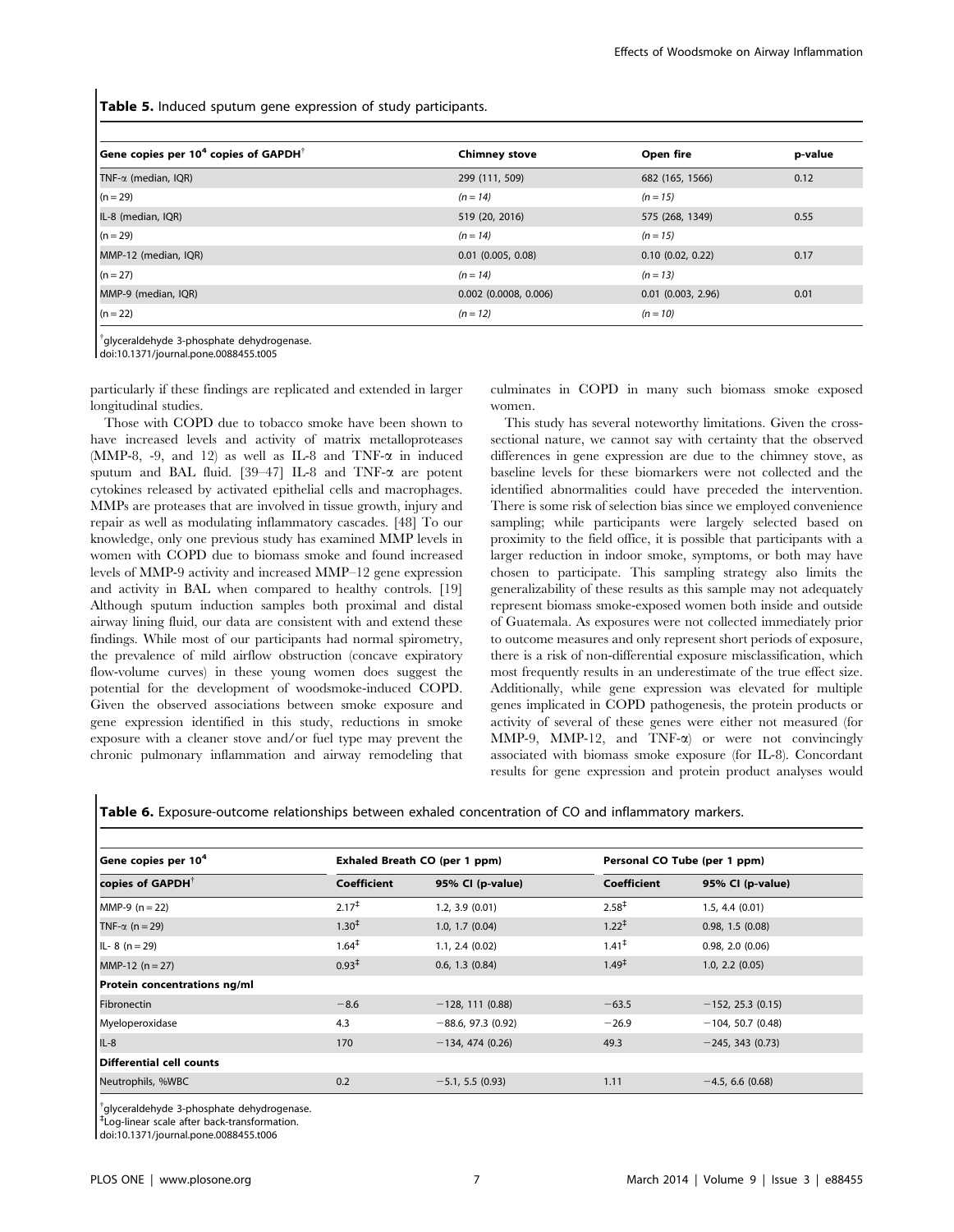strengthen the observations in this study. Finally, our assessment of multiple outcomes increases the risk of a Type I error, though the consistency of the findings serves to diminish this concern to some degree.

Unlike recent observational studies in West Bengal, which reported lower numbers of airway neutrophils among individuals using LPG stoves compared to biomass stoves, we did not identify a similar finding in the chimney-stove group in our study. [20,22] The persistence of high airway neutrophils in the group receiving a chimney stove may be explained by the long historical exposure to woodsmoke of our participants, rather than their more recent exposure. Assuming relatively stable time-activity patterns in this young, homogenous group of women, we examined the association between age and sputum percent neutrophils. Although the mean age of our participants was only 26 years, our analysis did show a trend towards an association between age and percent neutrophils  $(\beta = 1.4 \text{ p} = 0.07)$ . Data not shown). If cumulative exposure determines neutrophilic inflammation, it may take more time (i.e., more than the 18-month time period of RESPIRE) with reduced exposure to see a reduction in airway neutrophils.

Alternatively, as there was a notable overlap in exposure profiles in the chimney-stove and control groups despite significant reductions in mean personal exposures, it is possible that a threshold effect exists for airway inflammation due to biomass smoke that was exceeded by the majority of individuals in both groups. We know that women from the chimney-stove group continue to have woodsmoke PM exposure much higher than recommended by WHO Air Quality Guidelines. Collectively, these findings could have important implications for future stove intervention trials focused on reducing COPD incidence or progression due to biomass smoke exposure, suggesting that longer periods of follow-up and cleaner stove interventions may be necessary to more clearly demonstrate an effect.

Exhaled CO measurements have been used repeatedly to distinguish between smokers and non-smokers (cut-offs between 6– 8 ppm) and recently, in a study from Taiwan, Hung et al. showed an association between increasing tobacco consumption and exhaled CO concentration. [49] We used exhaled CO to assess personal exposure to woodsmoke because for cultural and economic reasons tobacco smoking is rare in both men and women in our study area. We used average values from three time points as a measure of chronic exposure, although the value from each time point is reflective of acute exposure. The addition of personal 48-hour CO measurements, which should capture exposure from multiple stove burn cycles and is strongly correlated with  $PM_{2.5}$  exposure in this population, further strengthens the

## References

- 1. Lim SS, Vos T, Flaxman AD, Danaei G, Shibuya K, et al. (2012) A comparative risk assessment of burden of disease and injury attributable to 67 risk factors and risk factor clusters in 21 regions, 1990–2010: a systematic analysis for the Global Burden of Disease Study 2010. Lancet 380: 2224–2260.
- 2. Smith KR, Frumkin H, Balakrishnan K, Butler CD, Chafe ZA, et al. (2013) Energy and human health. Annu Rev Public Health 34: 159–188.
- 3. Bonjour S, Adair-Rohani H, Wolf J, Bruce NG, Mehta S, et al. (2013) Solid fuel use for household cooking: country and regional estimates for 1980–2010. Environ Health Perspect 121: 784–790.
- 4. Northcross A, Chowdhury Z, McCracken J, Canuz E, Smith KR (2010) Estimating personal PM2.5 exposures using CO measurements in Guatemalan households cooking with wood fuel. J Environ Monit 12: 873–878.
- 5. Balakrishnan K, Ghosh S, Ganguli B, Sambandam S, Bruce N, et al. (2013) Modeling national average household concentrations of PM2.5 from solid cookfuel use for the global burden of disease -2010 assessment: results from cross-sectional assessments in India. Environ Health 12: 77.
- 6. Golshan M, Faghihi M, Marandi MM (2002) Indoor women jobs and pulmonary risks in rural areas of Isfahan, Iran, 2000. Respir Med 96: 382–388.
- 7. Albalak R, Frisancho AR, Keeler GJ (1999) Domestic biomass fuel combustion and chronic bronchitis in two rural Bolivian villages. Thorax 54: 1004–1008.

exposure assessment in this study. [4] Aside from being exposed to woodsmoke while cooking (two to three times a day), these women are also exposed to very high amounts of smoke during weekly bathing in a wood-fired sauna (temazcal). [50] Thus, the benefit of smoke reduction from using the chimney stove may be offset by the continued, although intermittent, use of the temazcal and this may explain why the distributions of exposure for the two groups overlap. Better metrics are necessary to more accurately characterize chronic woodsmoke exposure in future studies.

#### Conclusions

Our cross-sectional analysis of rural Guatemalan women who cook indoors and were enrolled in a randomized stove intervention trial showed significantly lower MMP-9 gene expression in induced sputum cells from women who used a chimney stove in comparison to women who used traditional open fires. Among the entire cohort, higher smoke exposure was associated with higher gene expression of multiple inflammatory mediators that are implicated in the development and progression of tobaccoassociated COPD, including MMP-9, MMP-12, IL-8, and TNFa. These findings suggest that similar mechanisms may be responsible for tobacco and biomass smoke-associated COPD pathogenesis. The persistence of pulmonary inflammation and overlapping exposure profiles in the control and intervention groups suggest the need for larger, longitudinal study to examine the efficacy of cleaner stove or fuel interventions for the prevention of COPD in young women with high cumulative lifetime exposures to biomass smoke. Such a study is of utmost importance since nearly one-half of the world's population is exposed to biomass smoke and COPD is expected to become the  $5<sup>th</sup>$  leading cause of the global burden of disease by 2012 [51].

## Acknowledgments

We would like to thank in Guatemala, our fieldworkers including Micaela Isidro and Expedita Ramirez, study participants, and the Ministry of Health; and in the U.S., David Erle, Jane Liu, Jeff Ratto and Wenwu Zhai.

#### Author Contributions

Conceived and designed the experiments: JRB JVD AD DP KRS NB TS CB JM. Performed the experiments: JVD CB CS. Analyzed the data: JRB JVD MJG CS JM. Contributed reagents/materials/analysis tools: CS. Wrote the paper: MJG JRB JVD. Provided critical revisions and final approval before submission: JVD MJG CB AD DP KRS TS NB CS JRB JM.

- 8. Pandey MR, Regmi HN, Neupane RP, Gautam A, Bhandari DP (1985) Domestic smoke pollution and respiratory function in rural Nepal. Tokai J Exp Clin Med 10: 471–481.
- 9. Pandey MR (1984) Prevalence of chronic bronchitis in a rural community of the Hill Region of Nepal. Thorax 39: 331–336.
- 10. Dossing M, Khan J, al-Rabiah F (1994) Risk factors for chronic obstructive lung disease in Saudi Arabia. Respir Med 88: 519–522.
- 11. Perez-Padilla R, Regalado J, Vedal S, Pare P, Chapela R, et al. (1996) Exposure to biomass smoke and chronic airway disease in Mexican women. A case-control study. Am J Respir Crit Care Med 154: 701–706.
- 12. Dennis RJ, Maldonado D, Norman S, Baena E, Martinez G (1996) Woodsmoke exposure and risk for obstructive airways disease among women. Chest 109: 115–119.
- 13. Behera D, Jindal SK (1991) Respiratory symptoms in Indian women using domestic cooking fuels. Chest 100: 385–388.
- 14. Orozco-Levi M, Garcia-Aymerich J, Villar J, Ramirez-Sarmiento A, Anto JM, et al. (2006) Wood smoke exposure and risk of chronic obstructive pulmonary disease. Eur Respir J 27: 542–546.